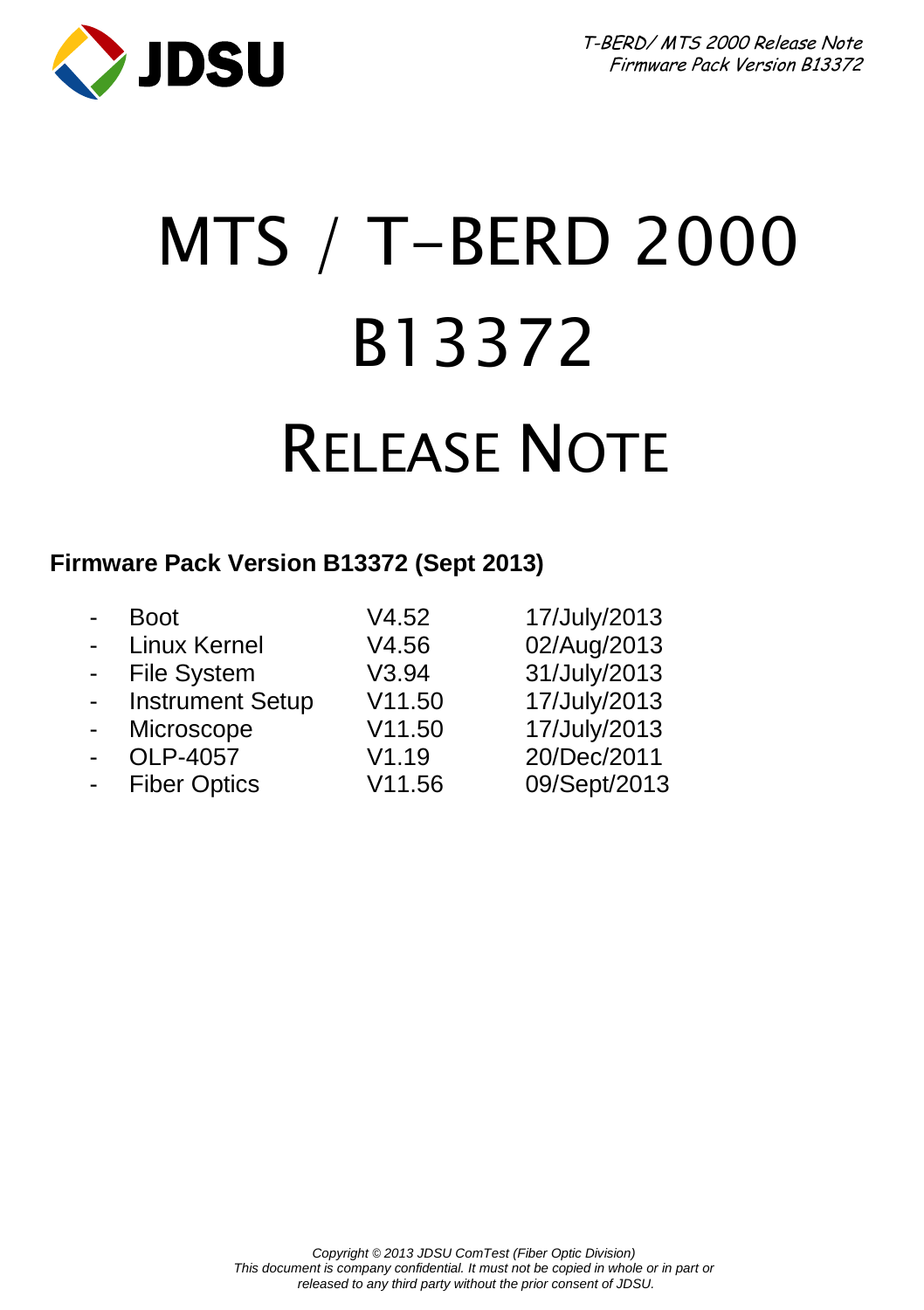

# **CONTENTS**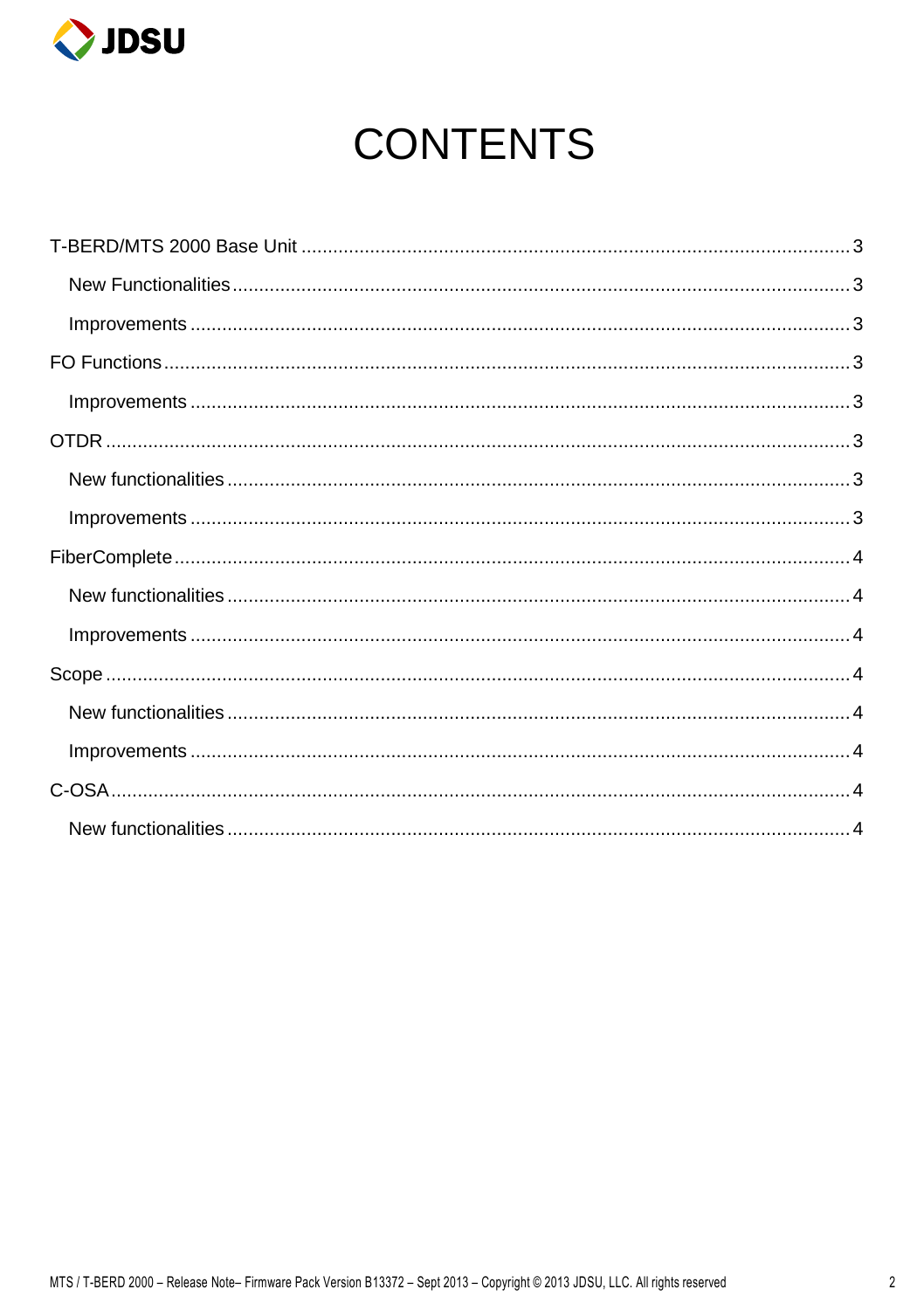

# <span id="page-2-0"></span>T-BERD/MTS 2000 Base Unit

#### <span id="page-2-1"></span>*New Functionalities*

- Cloud server access (webdav server)
- $\triangleright$  3G/4G option

#### <span id="page-2-2"></span>*Improvements*

- $\triangleright$  Better auto IP detection
- $\triangleright$  Improved screen saver management
- > Improved Korean keyboard management
- $\triangleright$  Improved Stratasync features: better file transfer synchronization, management of unit and module options having specific characters
- $\triangleright$  When doubleclicking into the directory, subdirectories are shown
- $\triangleright$  The USB stick on the USB keyboard is now shown

## <span id="page-2-3"></span>FO Functions

#### <span id="page-2-4"></span>*Improvements*

 $\triangleright$  When generating PDF two times for the same file, the unit now longer hang up

# <span id="page-2-5"></span>OTDR

#### <span id="page-2-6"></span>*New functionalities*

- $\triangleright$  New event icons for table and SLM mode
- $\triangleright$  SLM: Addition of diagnostic information on failed events
- $\triangleright$  New Optipulses licence

#### <span id="page-2-7"></span>*Improvements*

- $\triangleright$  Updated default setup for singlemode OTDR
- $\triangleright$  Ability to store only one trace, even if the save mode is set to all traces
- $\triangleright$  Improved PDF reporting when there is no event
- $\triangleright$  SLM: addition of the distance unit on linear graph
- $\triangleright$  SLM: no longer display of graph when starting acquisition
- $\triangleright$  On report, event type is now provided, pass/fail is shown on respective events and FTTA acronyms are now available
- $\triangleright$  On report, the linear view is provided only when SLM licence is available
- $\triangleright$  Improved coherence between trace/events mode and manual measurements mode